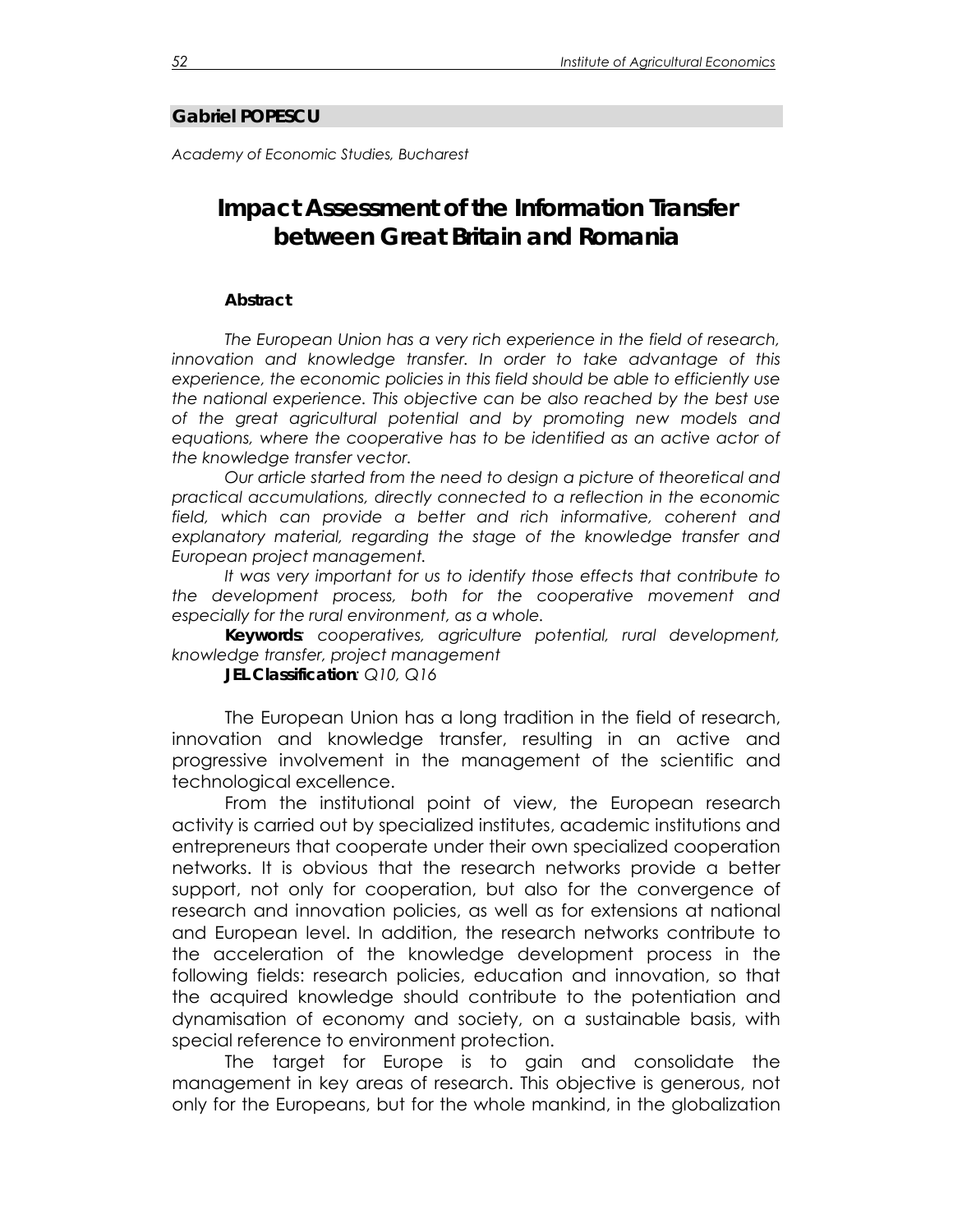process; this because, through research, we can bridge up the gaps between different countries and regions and we can accelerate the development rate, mainly in the less developed countries.

That is why, research and technological development represent the areas with the most alert movements in the globalization process, due to the exchange of researchers, information and results, as all these can now move easier and freely from one country to another.

In this general context, agriculture represents one of the priority fields in the European research, whose final goals are identified with those of the Common Agricultural Policy. The changes produced in CAP philosophy have naturally induced changes in the research segment as well, which currently makes the rural area a priority field of research, with agriculture holding a central position. The size and complexity of rural Europe, as well as the fast changes produced in this field, have induced deep changes in the local culture and economy. The specific research has demonstrated the huge diversity of rural development approaches. The studies that have been carried out highlight these efforts, made both by researchers and farmers, for the potentiation of resources and for more efficient results.

Romania's joining the EU has induced and will include significant changes not only in the practical activities of CAP implementation, but also in the field of research and extension. The European model has obviously demonstrated its performance, its perennial character and efficiency. It is close to us, especially after January 1, 2007. The following steps are to understand it, promote and adopt it, as fast as possible, as the gaps between Romania and the EU are huge. The doctrinary liberalism, characteristic for all the European economic policies, will also have a word to say in research, as it will also have to address the narrow segments, which will have a driving role in the process of economic and social growth as a whole. At present the research networks prove their opportunity, providing a fruitful collaboration and cooperation framework between the North and the South, the East and the West, between village and town, that is between research and production, through the transfer of knowledge.

We shall next present a research and extension network pattern, created together with partners from Great Britain and Romania, in the field of rural cooperation. For this network development, two stages were developed as information transfer support:

The first stage consisted of the development of a study program funded by the World Bank and the Ministry of Agriculture from Romania, named "Rural Extension and Diversification Consortium".

The second stage was materialized into the institutionalization of the Consortium based on the juridical formula of a farmers' and processors' association in Calaraşi county.

The first stage was developed under the above-mentioned project, which generally respected the rules imposed by the funding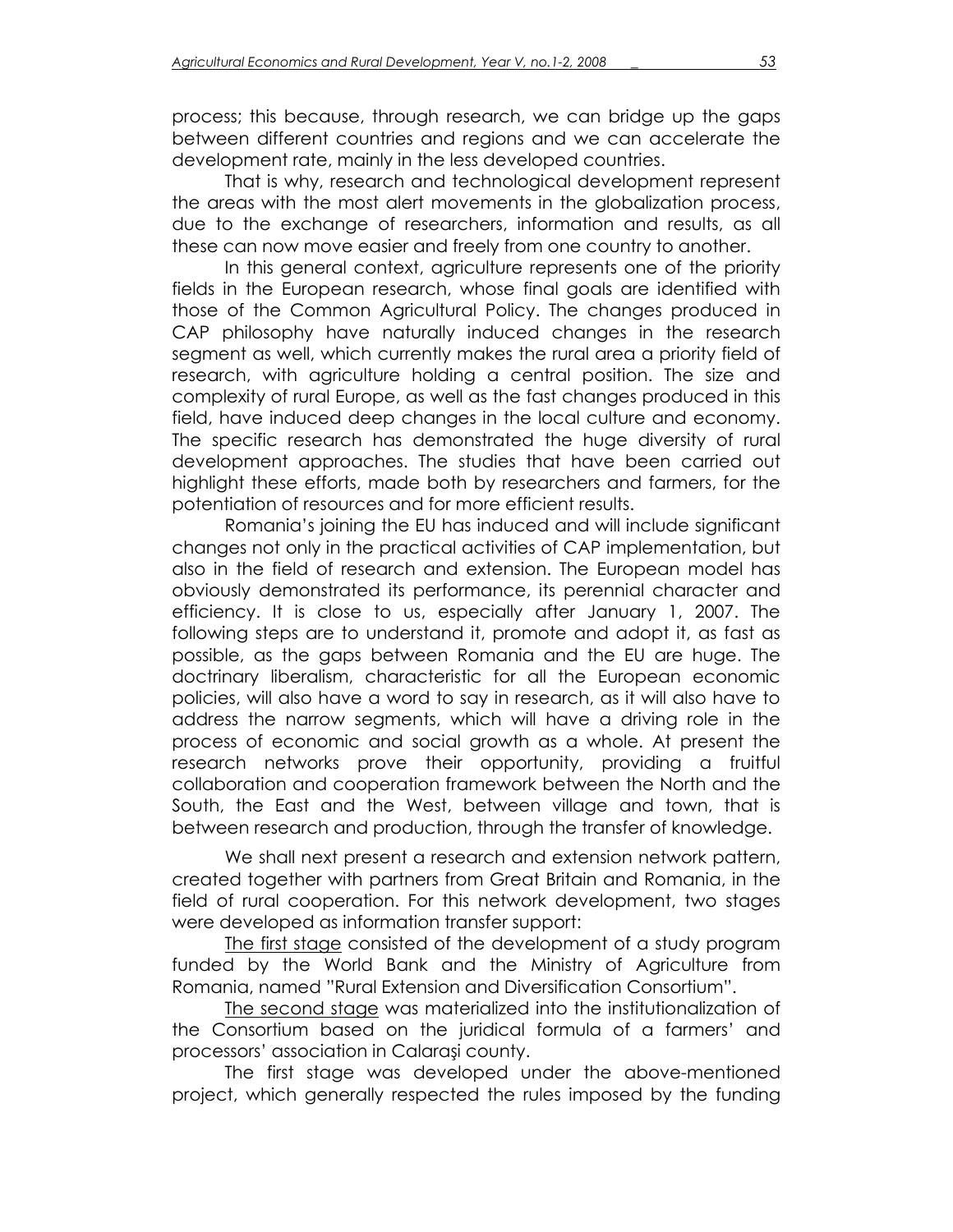body and presupposed the transfer of information between the partners, as follows:

o The general objective of the project was represented by getting aware of the advantages implied by the cooperation actions on the agricultural market; the specific objectives, as expression of the modalities in which the general objective was manifested, as well as a support to reaching this general objective, were the following: research, education, communication and socialization, consortium institutionalization, the dissemination and promotion of the research results.

o The project partnership is briefly presented in the next figure:

Figure 1. The partners in the Rural Extension



 The graph above presents the information flows within the network, highlighting the leader position of Writtle College, which was the main source in information transmission. We mention that all the partners held equal positions in the project, except for the Academy of Economic Studies (AES) that had a leading role through the Research, Analysis and Regional Policy Center.

o The transfer of knowledge (Figure 2), of information respectively, was directed from Great Britain, a country with tradition and best results in rural renaissance, towards Romania, a country that has quite a modest position in this field in the hierarchy of the European States.

Writtle College, a public higher education institution, with over 100 years experience in university education as well as in agricultural and rural research and extension, considered it opportune in the process of information transfer to promote to the Romanian partners, universities and central administration institutions, the idea of strengthening a structure of cooperative type for the Romanian

and Diversification Consortium project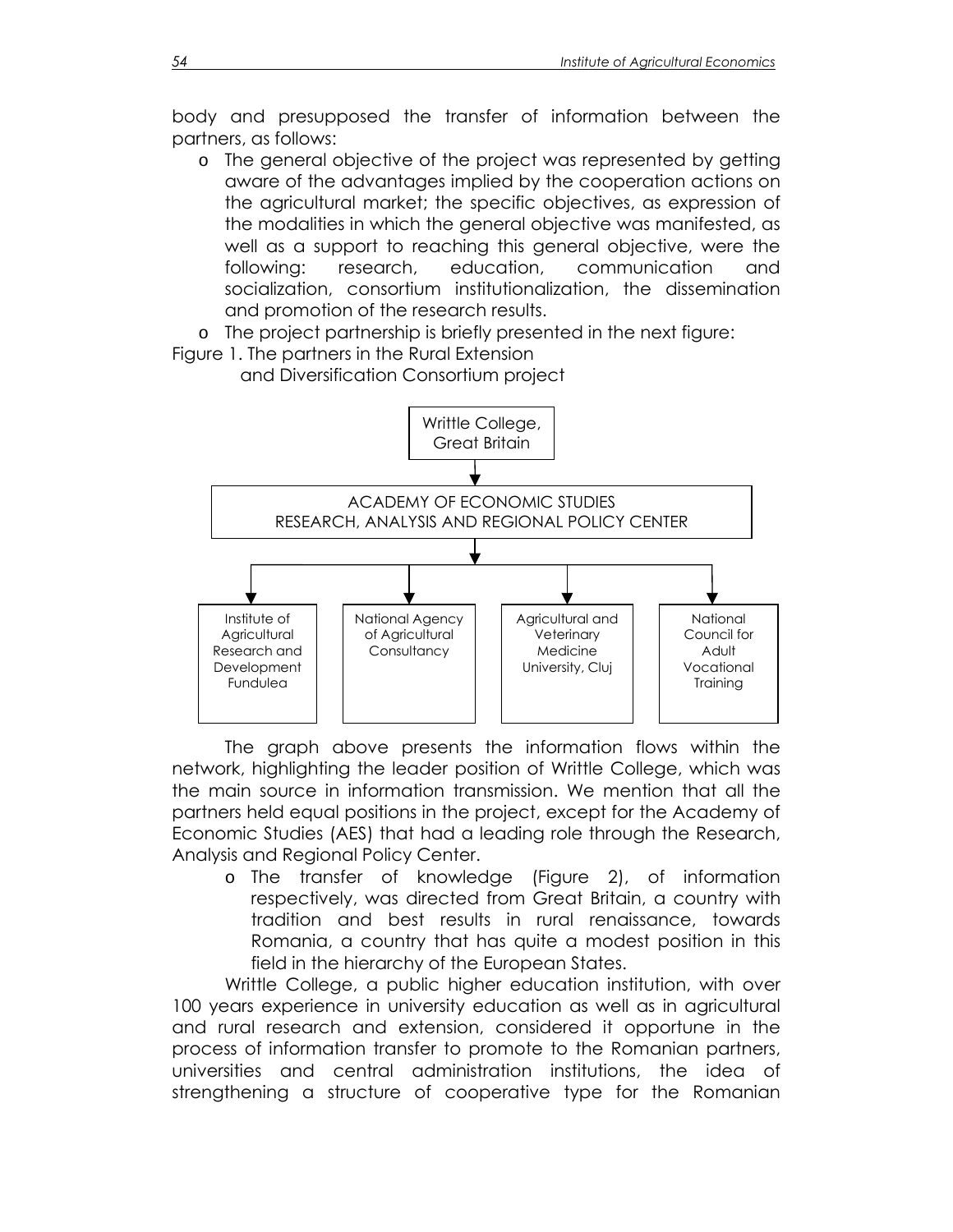farmers, having in view the common management of the agricultural input and output markets.

The information transfer under partnership with Writtle College targeted three knowledge fields: the consortium philosophy, the integrated crop management and the entrepreneurial spirit.

The information transmission vectors were personalized for each knowledge field by the following formula:

- The consortium philosophy through conferences, round tables and workshops, from Writtle College to the implementation team;
- The crop management through training sessions with specialists in the academic and agricultural research field addressed to the farmers selected for project development;
- The entrepreneurial spirit through work visits in locations from Romania and Great Britain, addressed to the farmers.

Figure 2. Consortium philosophy



 The Consortium philosophy (Figure 2) consisted of getting aware of the cooperation advantages on the Romanian agricultural markets. The motivational support of this approach was that the Common Agricultural Policy promotes the cooperative structures in the equation of performance growth in agriculture, focusing on the activity of agricultural market management. The importance of the cooperative type structures is mainly determined by their position in the society, in economy respectively, as an intermediate chain between the civil society, which targets the respect of the rights and liberties of human being, and the economic society, whose final goal is profit maximization. In this position, any society of cooperative type and implicitly the Rural Extension and Diversification Consortium targets the maximization of the involved farmers' incomes, the increase of the input supply level and the best commercial use of production and production diversification, on the basis of the knowledge transfer.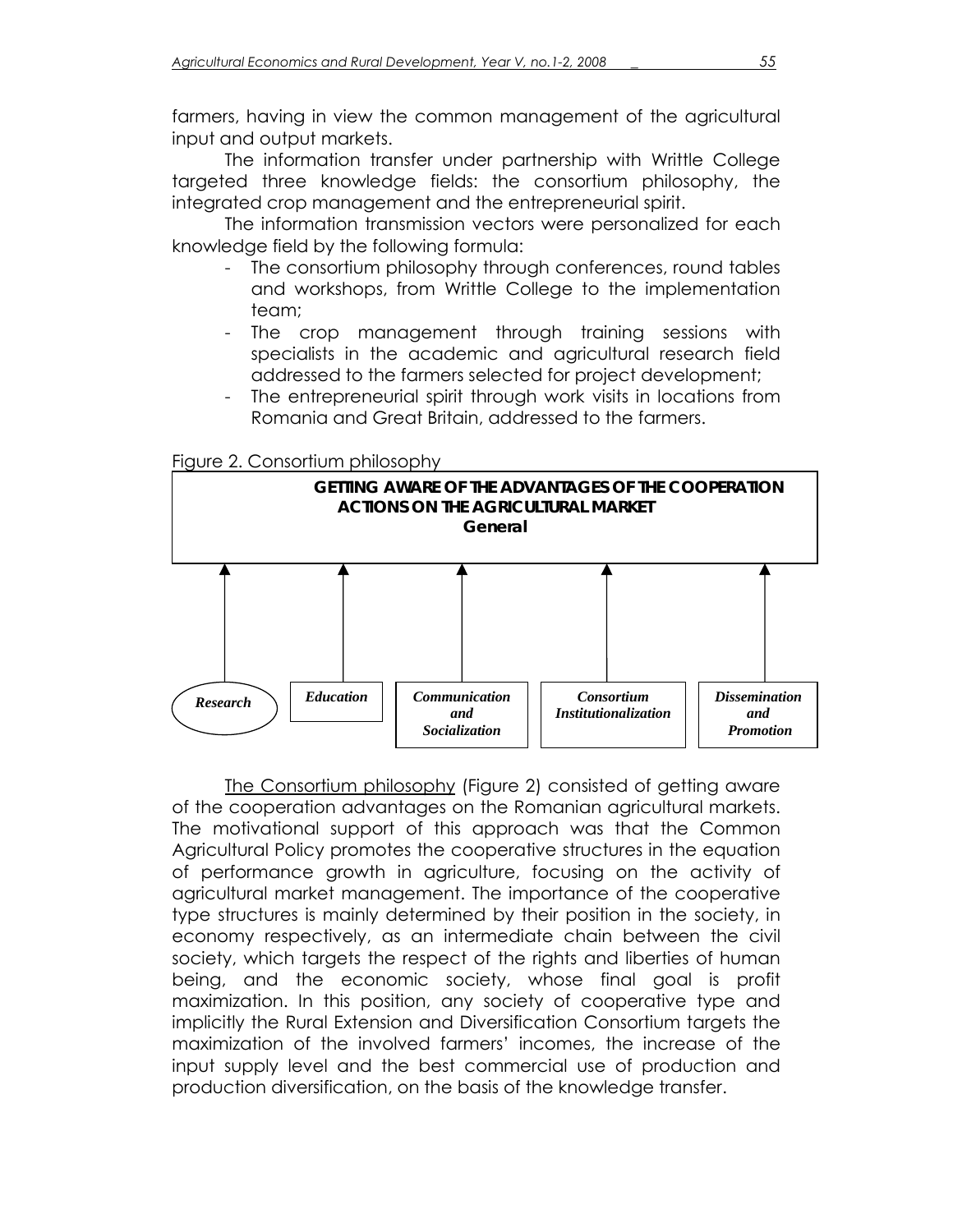Crop management was materialized into training sessions organized for the selected farmers so that they could get a theoretical training in the new and important issues regarding Romanian agriculture, as Romania had to get integrated into the EU structures.

The training sessions were organized within the workshops organized by the Academy of Economic Studies through the Research, Analysis and Regional Policy Center, as project coordinator. The 19 workshops took place in three months (April, May, June 2004), in two locations, Calaraşi and Borcea. The participants to the workshops were the farmers selected from the centers from Borcea, Vâlcelele and Ileana.

The training curriculum focused on five general issues: agricultural policies, management, marketing, organic farming and technologies.

Such an inter-disciplinary approach offered a large field of representativity on the issues of major interest, manifested in Romania's agriculture, with direct effects in production performance.

The entrepreneurial spirit was approached from the perspective of the managerial skills development and of their performance increase, as it was considered that the farmers involved in the project proved that they had native skills in managing their own business, through their production results and efficiency. The potentiation of the entrepreneurial spirit had as finality both the establishment and the operation of the consortium.

Figure 3. Entrepreneurial spirit

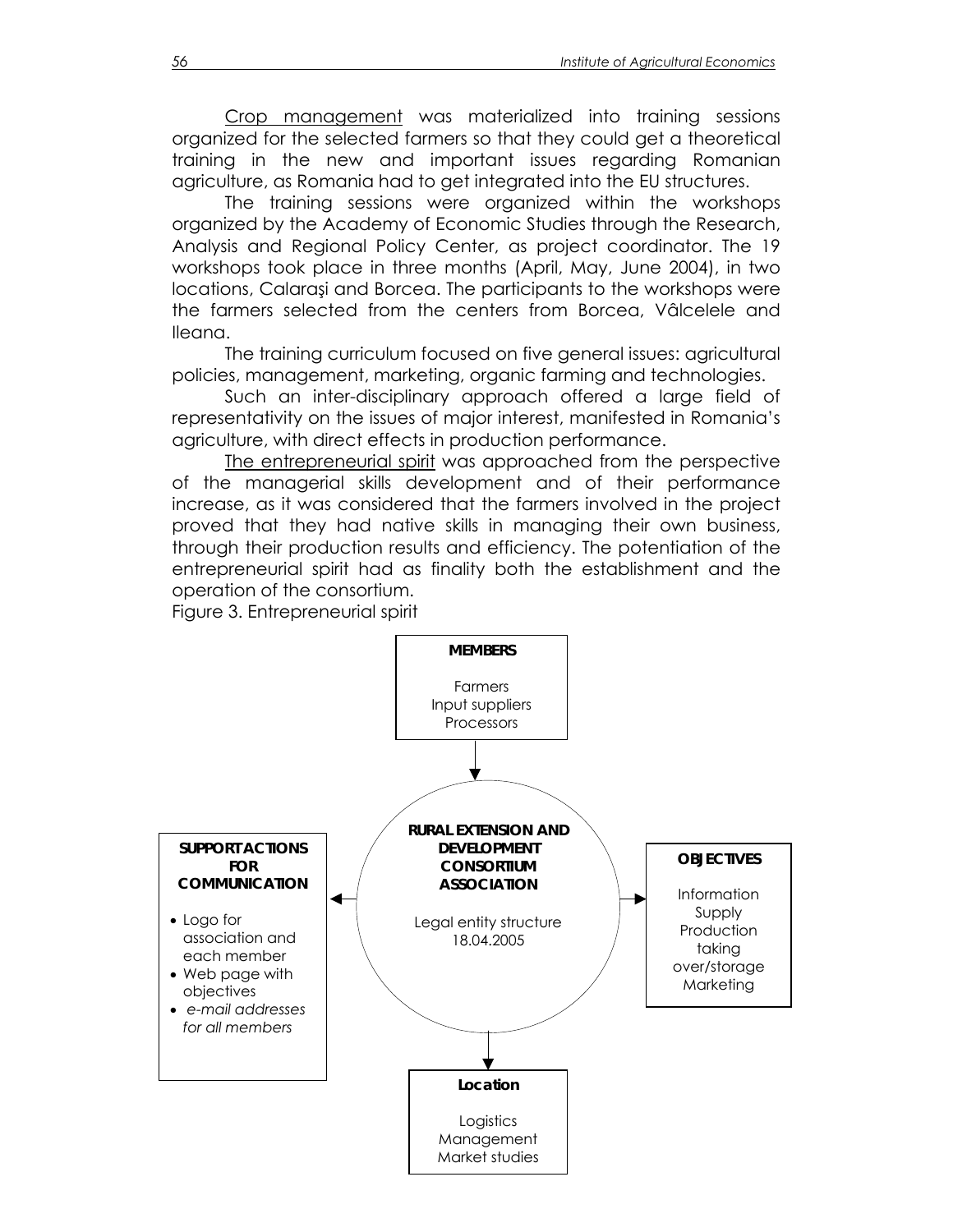As subordinated to these two premises, we also present in graph 3 the operation modality of the entrepreneurial spirit, the finality of which was the consortium establishment, as support for the cooperation, agricultural extension and diversification network operation. In order to reach this desideratum, it was considered as opportune the organization of working visits to farms, processors and cooperatives in Romania and Great Britain, with good and very good results.

The working visits have largely contributed to the understanding of the following: implementation of the Common Agricultural Policy at farm level; getting familiar with new production, storage and marketing technologies and systems; acquiring knowledge and experience in the field of extension, diversification, cooperation and association; access to information on the EU regulations with regard to production quality; increase in the socialization level of farmers from the target group; getting aware of the cooperation importance and necessity in a modern and performant farming system.

All these objectives in the field of knowledge implied: information, exchange of experience, practical applications, relationships and last but not least, the development of the cooperative spirit, by the power of example.

In conclusion it was proved that the power of example efficiently operated in farmers in the direction of improving their entrepreneurial skills.

The second stage, as it has been previously specified, was materialized into the institutionalization of the farmers' association, named Rural Extension and Development Consortium, which, from the scientific point of view, provided the operation framework in the market relations between the farmers and processors involved. Under this background, this was the second cooperation network, which derived from the first one (Figure 4), and took over and used the information from the research program funded by the World Bank. Figure 4. The results of the information transfer

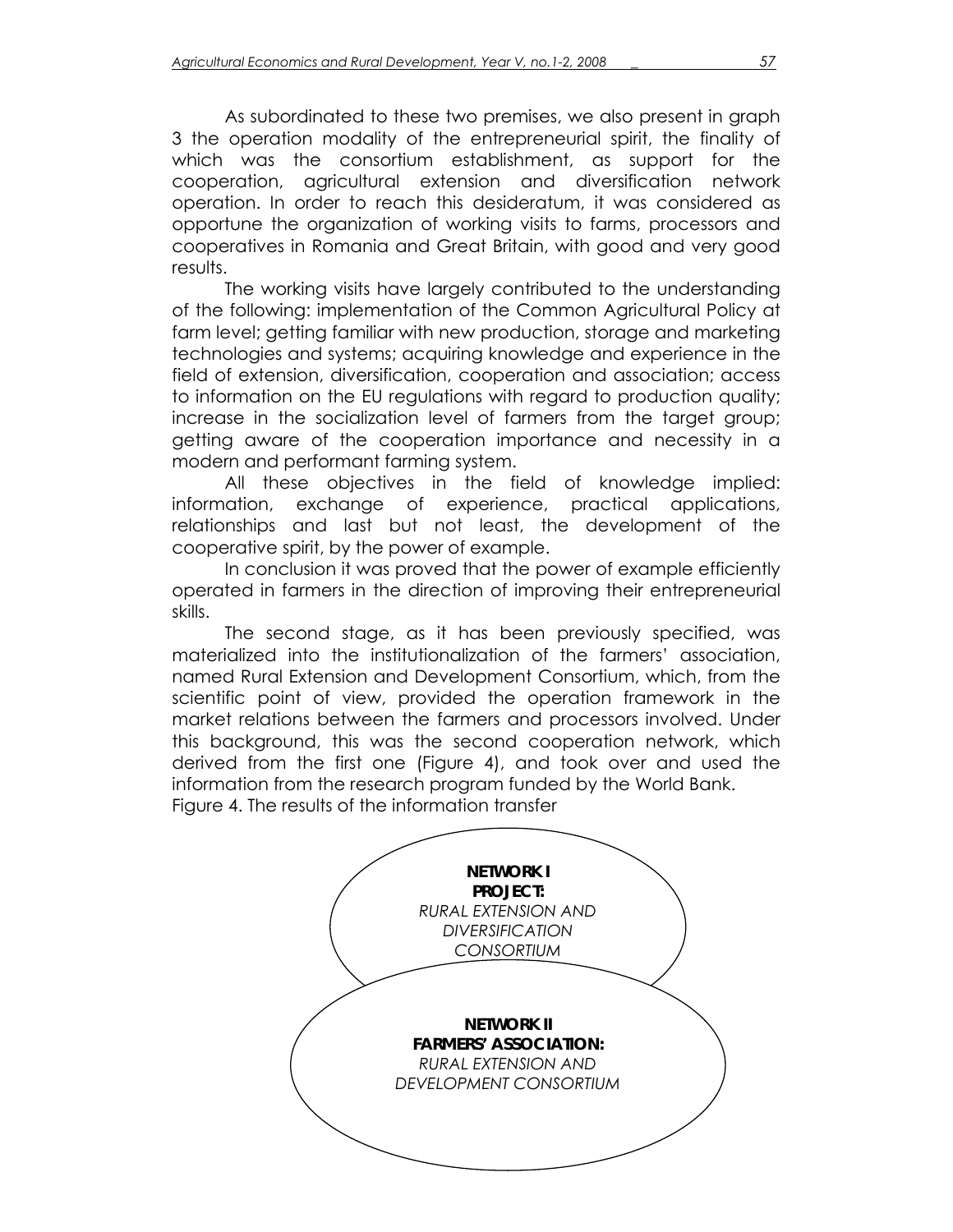To sum up, the philosophy of the two networks operation, as well the relationships between them as regards the information transfer are presented in the next figure.

| Network I - Research and extension        | Network II - Farmers' association |
|-------------------------------------------|-----------------------------------|
| project                                   |                                   |
| 1. Fields of activity                     |                                   |
| Research and extension                    | Production, processing,           |
|                                           | marketing                         |
| 2. Operation rules                        |                                   |
| Established by the funding body's set of  | Own rules, according to the       |
| rules                                     | legislation into effect           |
| 3. Existence                              |                                   |
| Limited                                   | Unlimited                         |
| 4. Staff                                  |                                   |
| Researchers, teaching staff and other     | Performant farmers, processors    |
| categories of specialists accepted by the | and agricultural input suppliers  |
| funding body                              |                                   |
| 5. Funding                                |                                   |
| From the budget                           | Own funds                         |

The information transfer to the second network was identified into specific fields and objectives, namely:

Figure 5. Objectives and operation fields of the Rural Extension and Development Consortium Association



It results that the approach order was from objectives towards the fields of interest. Both the objectives and the fields were formulated taking into consideration, first of all, the Common Agricultural Policy